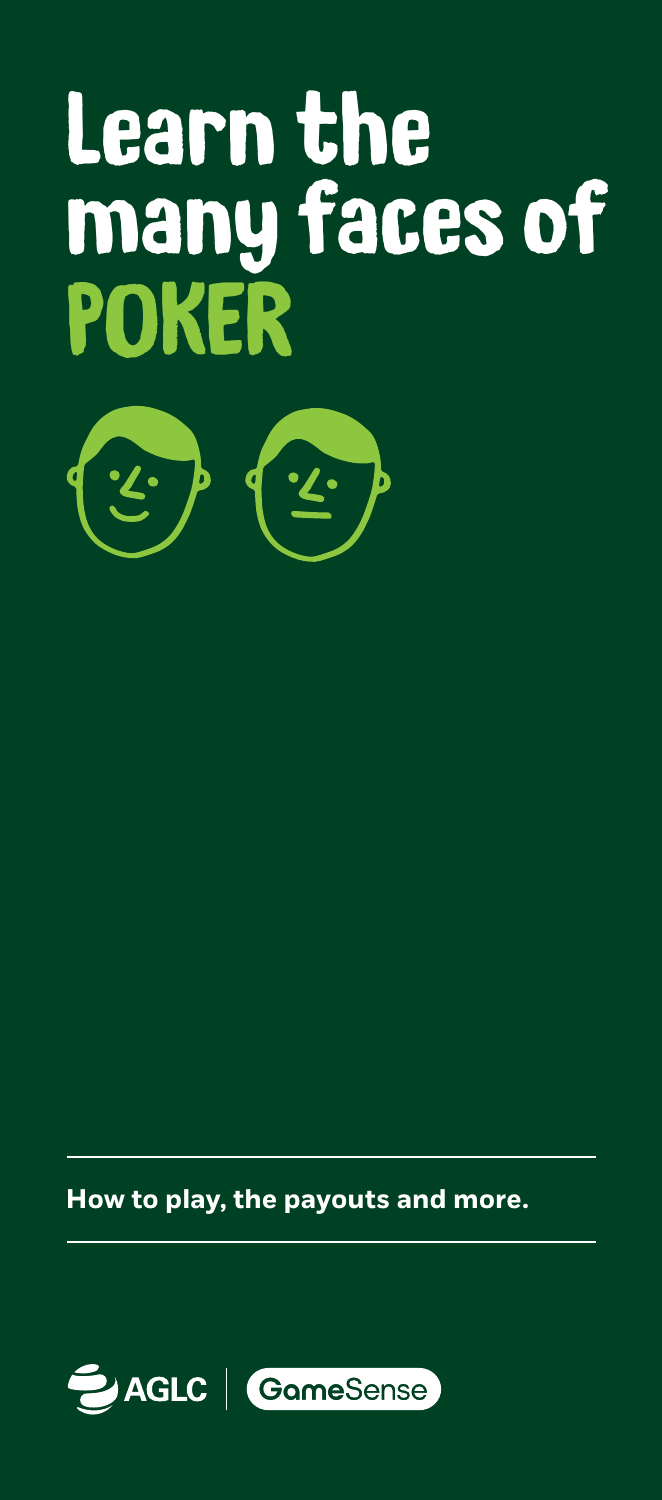## HOW POKER works



**Everyone knows poker but not everyone knows how to play poker. Even those who think they know how to play usually have a lot to learn.**

## HOW TO PLAY POKER

The objective of poker is to finish the game with a poker hand of the highest value. When playing table poker in a casino, you only need to have a better hand than the dealer, not all the other players at your table. Some casinos have separate poker rooms where you play against other players.

### POKER HANDS, FROM HIGHEST TO LOWEST VALUE

- 1. **Royal Flush** A, K, Q, J, 10, all the same suit.
- 2. **Straight Flush** Five cards in a sequence, all in the same suit.
- 3. **Four of a Kind** All four cards of the same rank.
- 4. **Full House** Three of a kind with a pair.
- 5. **Flush** Any five cards of the same suit but not in a sequence.
- **6. Straight** Five cards in a sequence but not of the same suit.
- 7. **Three of a Kind** Three cards of the same rank.
- **8. Two Pair** Two different pairs.
- 9. **Pair** Two cards of the same rank.
- **10. High Card** When you haven't made any of the hands above, the highest card plays. In the example below, the Jack plays as the highest card.

## POKER PAYOUTS

Each variation of poker is different but generally speaking, you're paid even money if you win. If you bet \$10, you win \$10. If you tie the dealer, sometimes it's a push and you keep your bet and sometimes you lose your money. Many variations of poker have optional side bets that pay different odds depending on your hand.

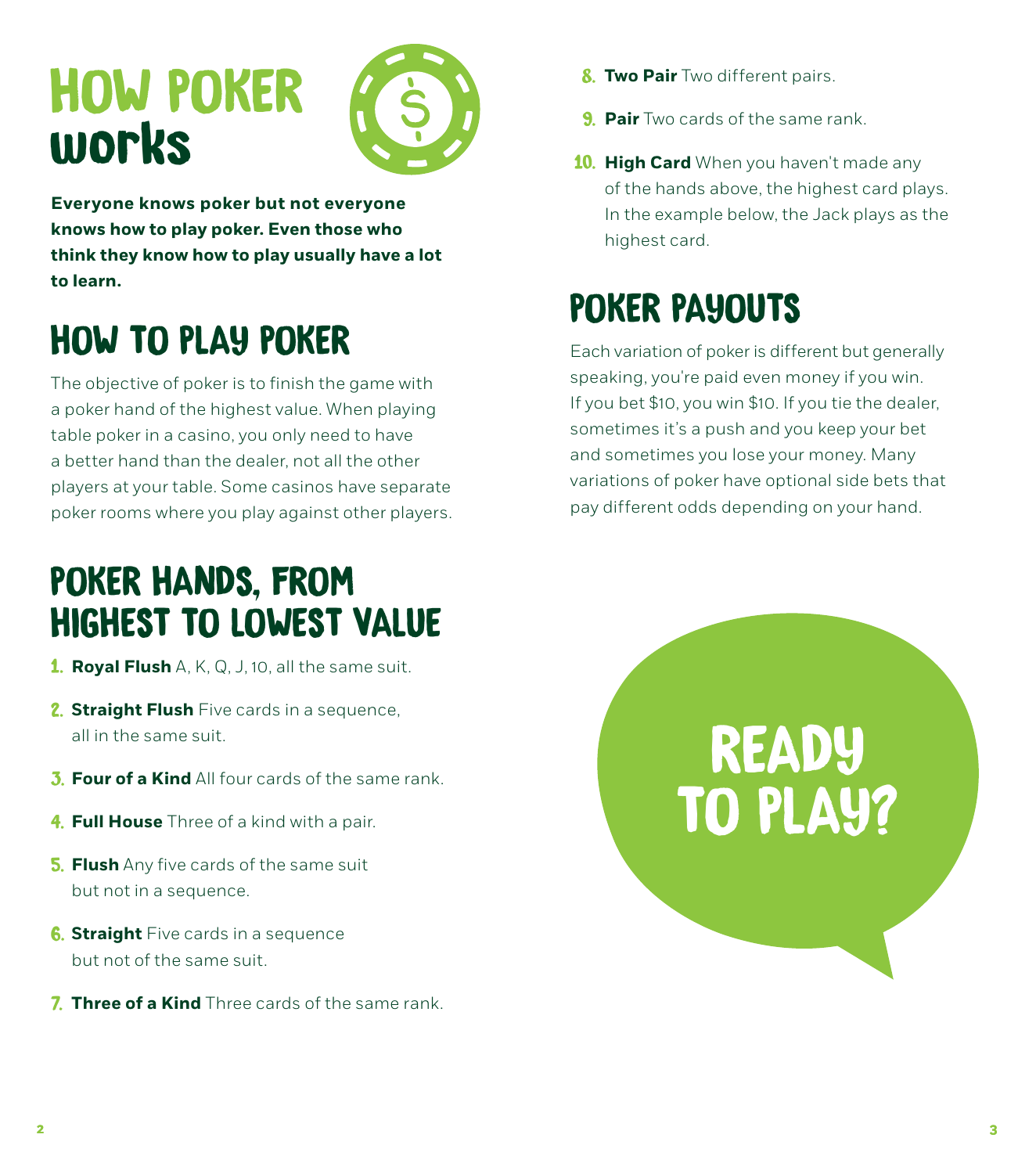# WHAT KIND OF POKER would you like<br>to play?



## HOLD'EM POKER PAGE 6 THREE CARD POKER PAGE 8 FOUR CARD POKER PAGE 10 ULTIMATE TEXAS

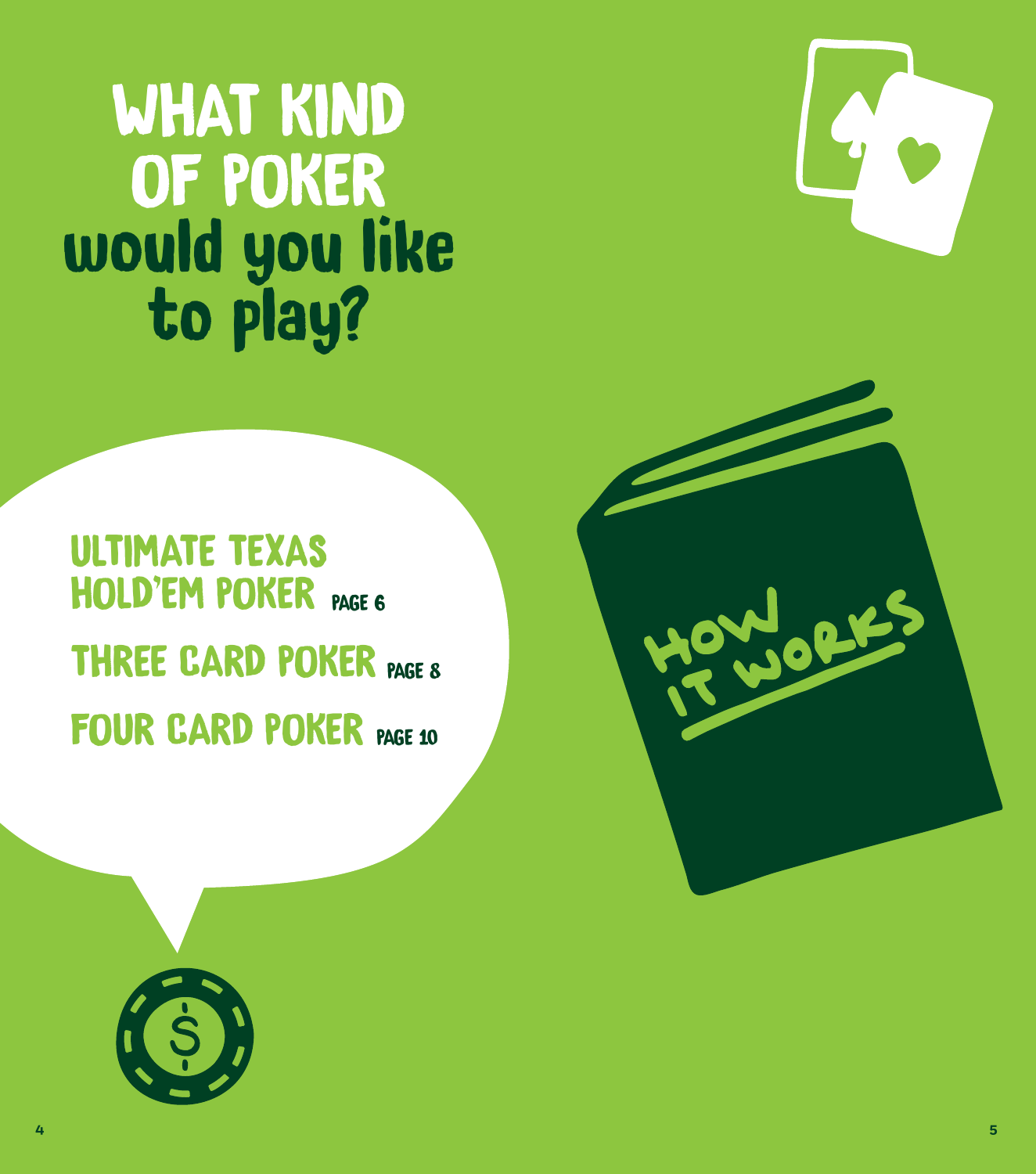## ULTIMATE TEXAS HOLD'EM POKER. Ultimate fun awaits.

**Create the best five-card poker hand possible, using two cards you're dealt in combination with the five community cards. You only have to beat the dealer's hand to win, not the other players at the table. The game is played with one standard 52-card deck.**

### HERE'S THE DEAL

- **• The earlier you bet, the more you can bet.**
- **• You don't have to fold until you see all the community cards.**

### LET'S PLAY

- 1. Place equal bets for the ante and blind. You can also add an optional trips bonus bet.
- 2. The dealer deals two cards to each player and to themself, all face down.
- 3. You can either check, or make a "play" wager, which must be three or four times your ante.
- 4. The dealer reveals the three-card flop. If you have not yet made a play wager, you can do so now by betting double your ante. Or you can simply check.
- 5. The dealer reveals the final two community cards. If you have not yet made a play wager, you must either fold or make a play wager equal to your ante. **If you have already made a play wager, you can't make another.**
- 6. Create your best hand using any of your two cards and the community cards and compare it to the dealer's.

### PAYOUTS

The dealer needs at least a pair to qualify. Here are the payout options.

| <b>DEALER DOES NOT QUALIFY</b>                               |                                                                                     |
|--------------------------------------------------------------|-------------------------------------------------------------------------------------|
| Your hand is better<br>than the dealer's.                    | Play bet pays 1 to 1.<br>Ante bet is a push.                                        |
| <b>Dealer's hand is better</b><br>than yours.                | Play and blind bet will lose,<br>Ante bet is push.                                  |
| <b>DEALER QUALIFY</b>                                        |                                                                                     |
| Your hand is better and you<br>have less than a straight.    | Play and ante bets pay 1 to 1.<br>Blind bet is a push.                              |
| Your hand is better and you<br>have a straight or better.    | Play and ante bets pay 1 to 1.<br><b>Blind bet pays,</b><br>according to pay table. |
| Dealer's hand is better.                                     | Play, ante, blind bets lose.                                                        |
| Your hand is equal<br>to the dealer's.                       | All bets push.                                                                      |
| Your final five-card hand is<br>a three of a kind or better. | Trips bonus bet pays,<br>according to pay table.                                    |

#### **Blind Payout**

| <b>HAND VALUE</b>     | <b>PAYOUT</b>     |
|-----------------------|-------------------|
| <b>Royal Flush</b>    | 500 to 1          |
| <b>Straight Flush</b> | 50 to 1           |
| <b>Four of a Kind</b> | 10 to 1           |
| <b>Full House</b>     | 3 <sub>to 1</sub> |
| <b>Flush</b>          | 3 <sub>to</sub> 2 |
| <b>Straight</b>       | 1 to 1            |

\*Pay tables may vary at the casino

#### **Trips Payout Schedule**

| <b>HAND VALUE</b>      | <b>PAYOUT</b>     |
|------------------------|-------------------|
| <b>Royal Flush</b>     | 50 to 1           |
| <b>Straight Flush</b>  | 40 to 1           |
| <b>Four of a Kind</b>  | 30 to 1           |
| <b>Full House</b>      | 8 to 1            |
| <b>Flush</b>           | 6 to 1            |
| <b>Straight</b>        | 5 to 1            |
| <b>Three of a Kind</b> | 3 <sub>to 1</sub> |

\*Pay tables may vary at the casino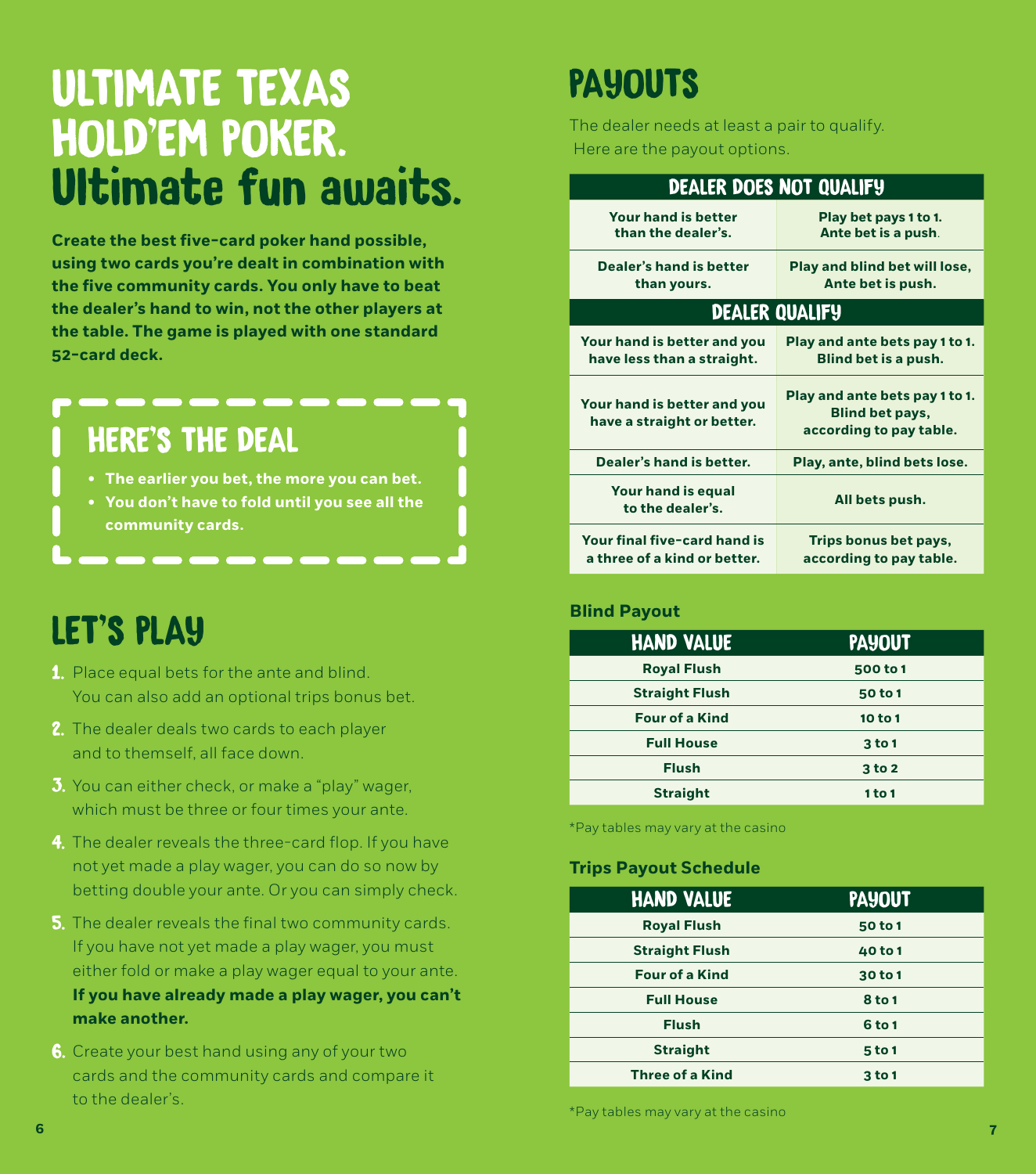## THREE CARD POKER. As easy as 1-2-3.

**Play three-card poker against the dealer, or bet that you'll get a pair or better in your three-card hand. Or do both at once.**

### LET'S PLAY

- 1. Make an **ante** wager and optional "pair plus" wager.
- 2. The dealer deals each player three cards and takes three, face down.
- **3.** After looking at your three-card hand, you can fold. You'd forfeit your ante but the pair plus wager can still win, if you made one.
- 4. To keep playing against the dealer, place a "play" bet equal to your ante.
- **5.** Compare your three-card hand to the dealer's.

### **PAYOUTS**

The dealer needs at least a Queen to qualify. If your hand beats the dealer's qualifying hand, you win even money on both the ante and play wagers. Your ante bet pays a bonus according to the payout table.

If your hand ties the dealer's qualifying hand, both the play and ante wagers are a push. If you made a pair plus bet and your hand contains a pair or better, you win, according to the pair plus pay table.

If the dealer doesn't qualify, you win even money on the ante wager and the play wager is a push.



| <b>ANTE BONUS PAYOUTS</b> | <b>BONUS PAYOUT</b> |
|---------------------------|---------------------|
| <b>Straight Flush</b>     | $5$ to 1            |
| <b>Three of a Kind</b>    | 4 to 1              |
| <b>Straight</b>           | 1 to 1              |

\*Pay tables may vary at the casino

#### **To play based on your cards only, not against the dealer's hand.**

- Make a "pair plus" wager.
- The dealer deals you three cards.
- If your hand contains a pair or better, you win, according to the pay table.

| <b>PAIR PLUS PAYOUT</b> | <b>BONUS PAYOUT</b> |
|-------------------------|---------------------|
| <b>Straight Flush</b>   | 40 to 1             |
| <b>Three of a Kind</b>  | 30 to 1             |
| <b>Straight</b>         | $5$ to 1            |
| <b>Flush</b>            | 4 to 1              |
| Pair                    | 1 to 1              |

\*Pay tables may vary at the casino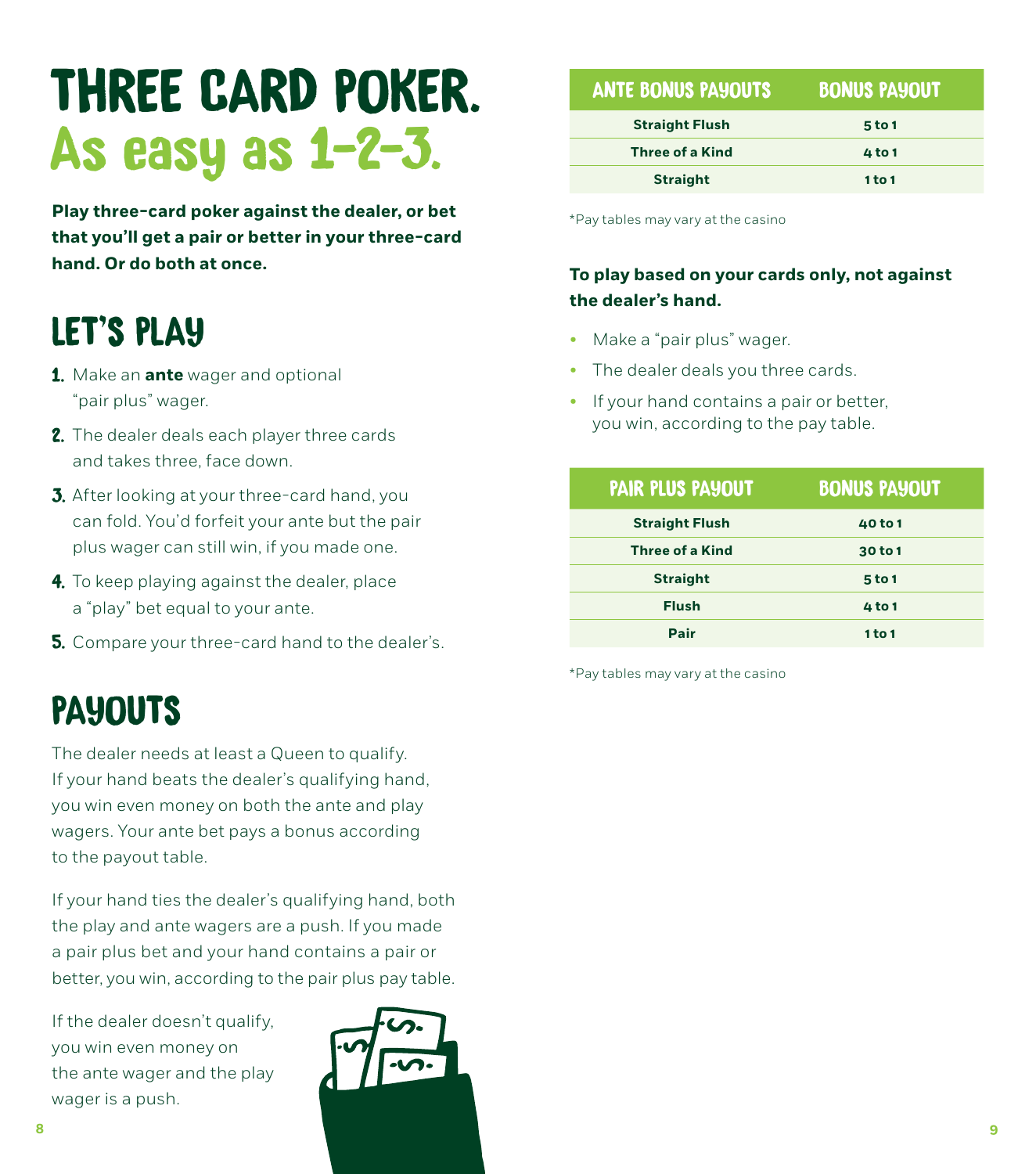## FOUR CARD POKER. Four out of five ain't bad.

**In Four Card Poker, you get five cards to make your best four-card hand but the dealer gets six cards to make a four-card hand. You can play against the dealer, "aces up" or both.** 

### 3 WAYS TO PLAY

- 1 **Against the Dealer –** Make an ante bet to play against the dealer's hand. The best four-card hand wins. On a tie, you win.
- 2 **Aces Up -** Place a bet on the aces up spot. You win when you're dealt a pair of aces or better, even if the dealer ends up with a better poker hand.
- 3 **Automatic Bonus -** If you get one of the top three possible poker hands—Four of a Kind, Straight Flush or Three of a Kind—you get an automatic bonus payout on your ante bet. The automatic bonus is paid even if the dealer ends up with a better four-card hand.

## HAND RANKINGS

- 1. **Four of a Kind** 2. **Straight Flush** 3. **Three of a Kind** 5. **Straight** 6. **Two Pair** 7. **Pair**
- 4. **Flush** 8. **High Card**
- 

#### **Ante Bonus Pay Table**

| <b>HAND VALUE</b>      | <b>BONUS PAYOUT</b>   |
|------------------------|-----------------------|
| <b>Four of a Kind</b>  | <b>25x Ante Wager</b> |
| <b>Straight Flush</b>  | <b>20x Ante Wager</b> |
| <b>Three of a Kind</b> | 2x Ante Wager         |

\*Pay tables may vary at the casino

#### **Aces Up Payout Schedule**

| <b>HAND VALUE</b>      | <b>BONUS PAYOUT</b> |
|------------------------|---------------------|
| <b>Four of a Kind</b>  | 50 to 1             |
| <b>Straight Flush</b>  | 30 to 1             |
| <b>Three of a Kind</b> | <b>7 to 1</b>       |
| <b>Flush</b>           | 6 to 1              |
| <b>Straight</b>        | $5$ to 1            |
| <b>Two Pairs</b>       | 2 to 1              |
| <b>Pair of Aces</b>    | 1 to 1              |

\*Pay tables may vary at the casino

#### **Multi-Game Progressive**

An optional side bet that links a variety of poker games to a common progressive jackpot. Made at the same time as the basic game wager, the bet pays out if your five-card hand is a Three of a Kind or better, regardless of the basic game outcome.

#### **Multi-Game Progressive Payouts**

| <b>WINNING</b><br><b>HANDS</b> | PROGRESSIVE PAYOUT |
|--------------------------------|--------------------|
| <b>Royal Flush</b>             | 100% of jackpot    |
| <b>Straight Flush</b>          | 10% of jackpot     |
| <b>Four of a Kind</b>          | 300 for 1          |
| <b>Full House</b>              | 50 for 1           |
| <b>Flush</b>                   | <b>40 for 1</b>    |
| <b>Straight</b>                | 30 for 1           |
| <b>Three of a Kind</b>         | 9 for 1            |

\*Pay tables may vary at the casino